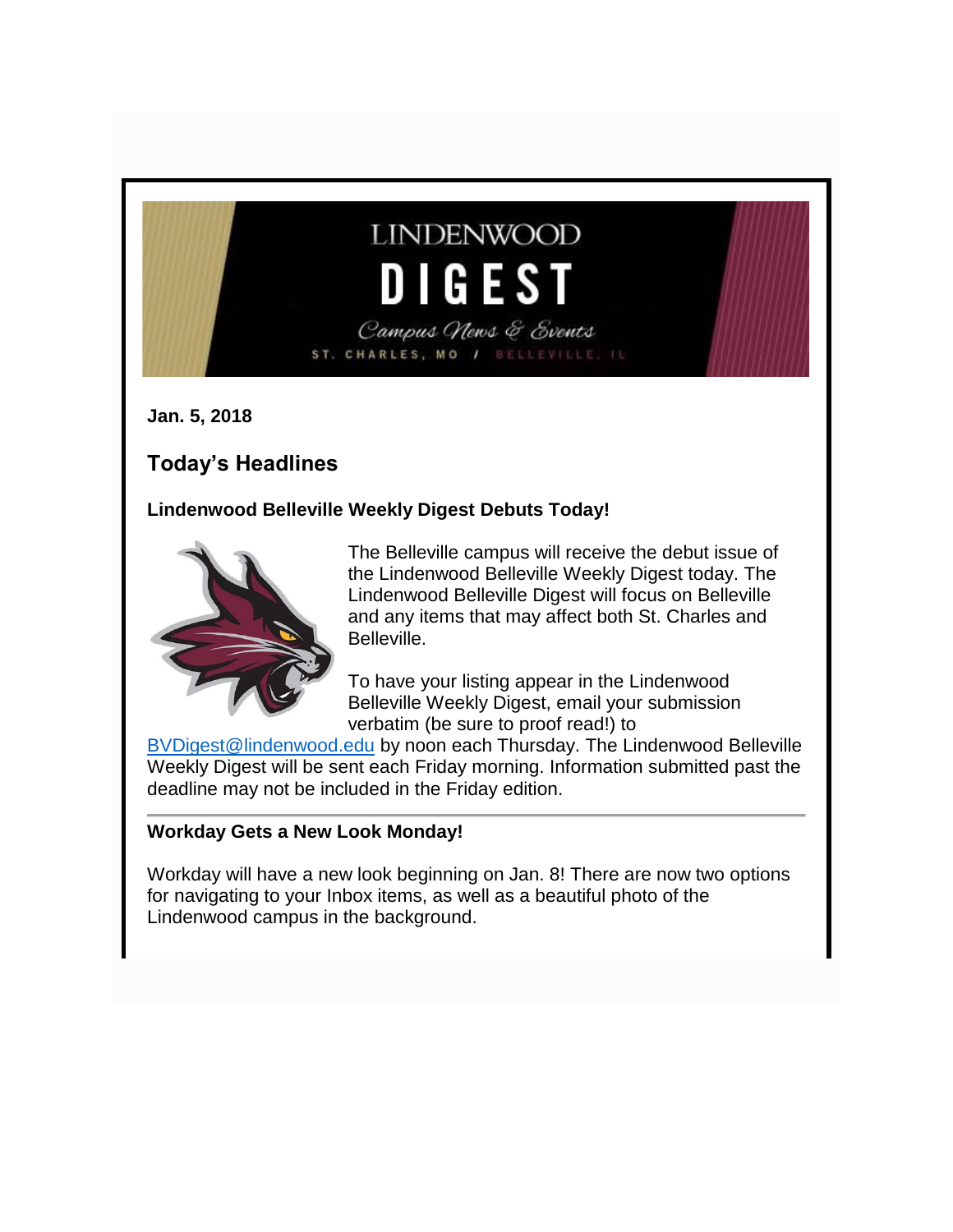| $\widehat{\mathbf{w}}$<br>Q liest                   |                                 |                                                                                                   |                              |                                      |                                  |  |
|-----------------------------------------------------|---------------------------------|---------------------------------------------------------------------------------------------------|------------------------------|--------------------------------------|----------------------------------|--|
|                                                     |                                 | The took and feet of Workday has changed. You<br>will now find your inbox items in two locations. |                              |                                      |                                  |  |
| <b>STATISTICS</b><br><b>Welcome, Brittany Brown</b> |                                 |                                                                                                   | <b>MAG</b>                   |                                      | O                                |  |
| <b>Cold Image</b><br>Inbox<br><b>Situani</b>        | Applications<br>25 hors         |                                                                                                   |                              |                                      |                                  |  |
| ĩ.                                                  | 汇                               |                                                                                                   |                              |                                      |                                  |  |
|                                                     | Personal<br>Information<br>しします | Pay                                                                                               | Absence                      | My Team's<br>Timesheats<br>98.99 P.S | <b>Benefits</b>                  |  |
| Gr in those                                         | My Team<br>Management           | Useful Links                                                                                      | Workday<br>Trainings<br>보다 저 | $\mathbb{R}^n$<br>Ē<br>Recruiting    | Recruiting<br>Dashboard<br>54.CD |  |
|                                                     |                                 |                                                                                                   |                              |                                      |                                  |  |

## **Updates to the Employee Guidebook**

Some additions and alternations have been made to the Employee Guidebook:

• The recently modified section on faculty rank and promotion, which starts on page 66, received some editing.

The updated version of the Employee Guidebook can be found under "Useful Links" and "Guidebooks."

#### **Last Call: Request for Computer Science Projects**

If you are still in need of a customized computer program that you would be willing to have undergraduate students work on, please let me (Stephen Blythe, [sblythe@lindenwood.edu\)](mailto:sblythe@lindenwood.edu) know as soon as possible. I will accept informal proposals and determine if they represent a good fit for our students during the first week of February.

As the primary part of a Computer Science course (CSC43000 – Senior Projects) that I will be teaching this Spring, students are required to work on a "real world" group programming project. In order to facilitate this, I would like to gather several potential projects from campus sources. If you have a potential computer programming project, I'd like to hear about it. Some things to keep in mind: [Read more](http://felix.lindenwood.edu/newsletter/2018_01/computer_science.pdf)

#### **Mathison New Director of the Student Counseling and Resource Center**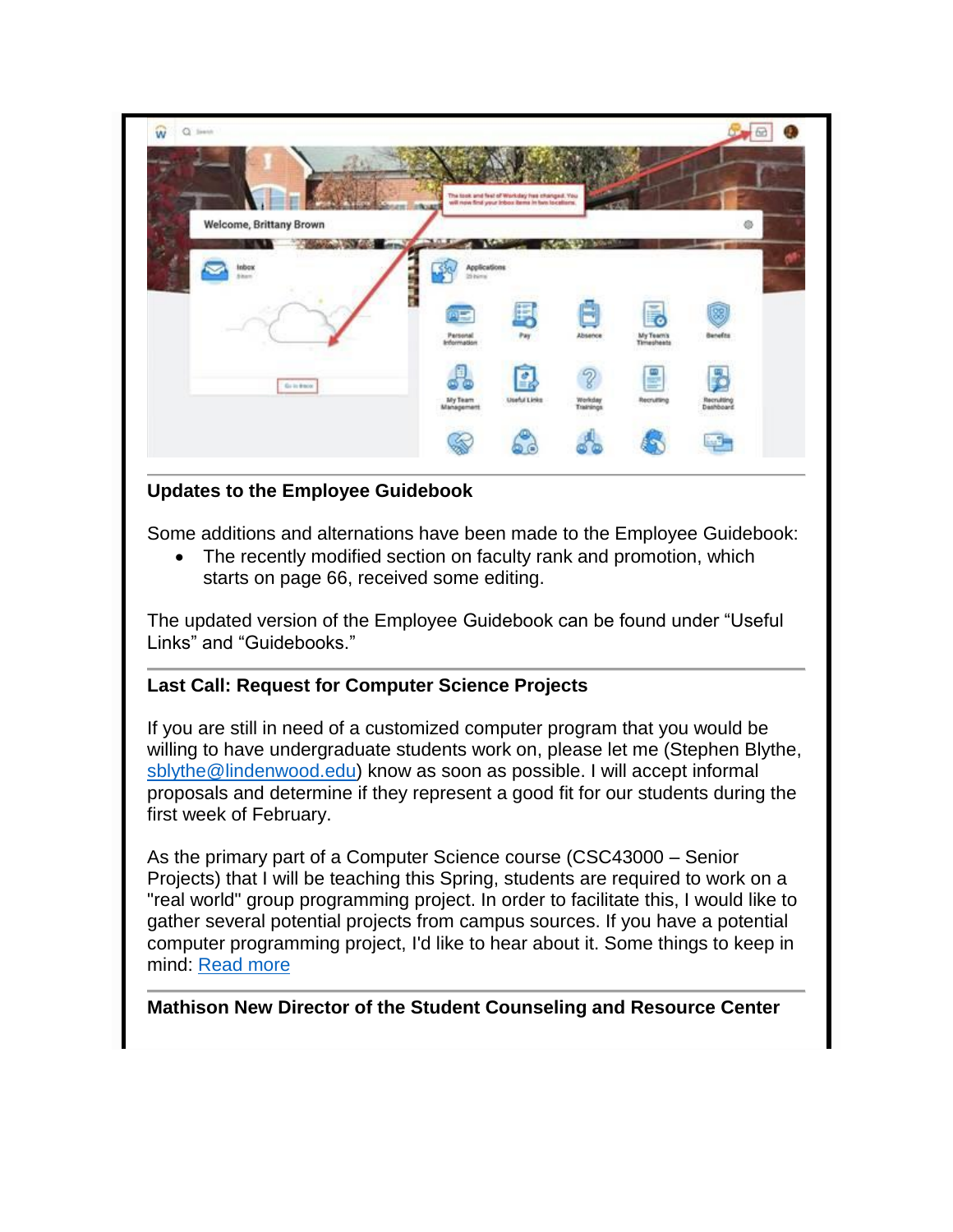

We are excited to welcome Dr. Whitney Mathison to Lindenwood University as the new director of the SCRC. She starts today, January 5, 2018.

Dr. Mathison earned her Ph.D. in Family Therapy from SLU, has over fifteen years in the counseling field, and ten years of experience as a licensed professional counselor. She has extensive training with substance abuse, crisis management, immigrants, LGBTQIA, and diverse populations.

In addition, she has presented at national conferences and taught as an adjunct instructor at various colleges since 2009.

#### **Wrestling Has First Home Dual On Sunday**



The Lindenwood wrestling team has its first home dual meet of the season this Sunday afternoon at Hyland Arena. The Lions will open up 2017 by taking on Ouachita Baptist in a non-conference matchup. Action will begin at 4 p.m. between the Lions and Tigers. Admission is free for fans to come out and

cheer on the Lindenwood wrestlers.

## **Spring 2018 Group Exercise and Personal Training Schedules**

Make sure to stop by the Rec Center for one of our [group exercise](http://felix.lindenwood.edu/newsletter/2018_01/group_exercise.jpg) classes. Classes begin Jan. 16!

Evans Commons Rec Center [personal training registration](http://felix.lindenwood.edu/newsletter/2018_01/personal_training.jpg) will be on Jan. 8 beginning at 6 a.m. This is a free service for students, faculty, and staff. Make sure to get here early because spots fill up fast!

#### **Gietschier Publishes Two Items**

Associate Professor Steve Gietschier has recently published two items.

"'Uncle Sam Needs Only to Call': Baseball and the United States' Peacetime Military Draft, 1940-42," *NINE: A Journal of Baseball History and Culture* 24 (Fall-Spring 2015-16): 29-56.

Book Review, *Baseball Maverick: How Sandy Alderson Revolutionized Baseball and Revived the Mets* by Steve Kettmann,